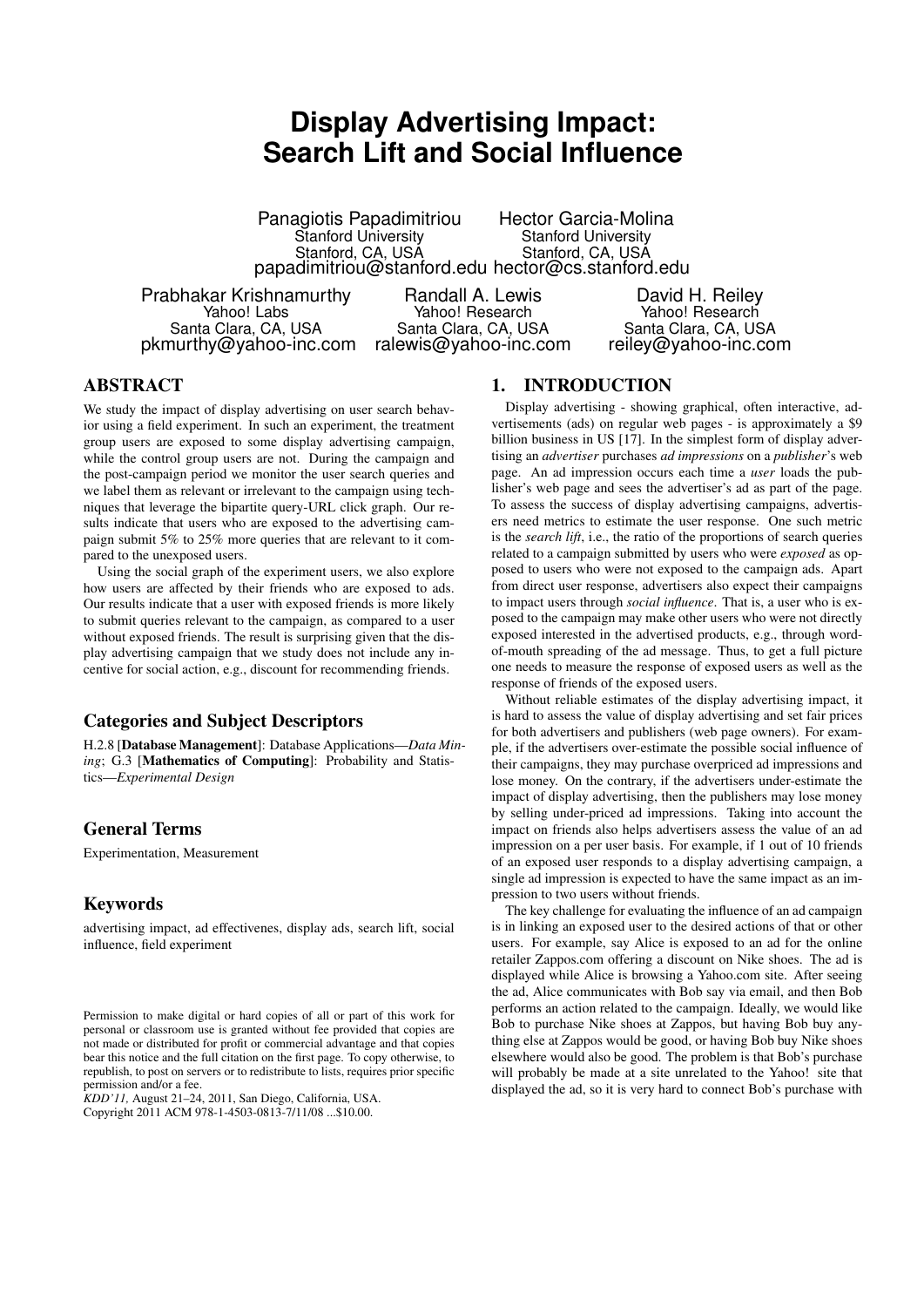Alice's identity in order to "credit" the ad displayed to Alice for influencing the purchase.

For these reasons, it is very hard to use a traditional metric like *purchase lift*, which measures the increase in actual product purchases due to a campaign. Another traditional metric is the clickthrough rate (CTR) of clickable ads. In this case, the desired action is that a user clicks on the URL presented in the ad. Here again, it is very difficult to connect a click through by Bob to the original ad seen by Alice. Bob is unlikely to see the ad for Nike shoes at Zappos even if he logged on to a Yahoo! site.

For search lift it is possible, though still challenging, to connect Alice's ad impression with Bob's submission of a search query related to Nike or Zappos. To make the connections, Alice and Bob's actions must be performed on systems that have consistent user identities. For instance, we must know that the user submitting the query related to the ad is the same user who communicates via email with Alice, who in turn is the user who saw the ad in the first place. Fortunately, for our work we are able to use "traces" of displayed ads, submitted search queries, and user relationships with consistent user identities, which makes the evaluation of search lift feasible. Of course, our results will be "conservative", in the sense that Alice may influence other users that we do not know about.

As we will discuss, another challenge is the actual definition of search lift due to social influence. In particular, Bob may have several friends or connections. Some of the friends, like Alice, may have been exposed to an ad from the campaign, and others may not have. If Bob has 4 friends, two which have seen the ad, how do we account for influence? Is this case the same as if Bob has 4 exposed friends out of a total of 8? And how long after Alice saw an ad, do we credit that ad for actions taken by Bob? We address such questions as we develop our evaluation metrics.

Previous works have studied the impact of display advertising on exposed users [12] and independently studied influence (not related to ads) in social networks [2]. To the best of our knowledge our work is the first study of social influence effects of display advertising. There are also several works (e.g., [4]) that study social influence for viral marketing. However in most of these works social influence is the result of some explicit and observable social action, e.g., sending a movie suggestion to 5 friends. In our case the social influence is implicit and, consequently, it is sparse and harder to observe. Despite of the sparsity, such a study is possible nowadays because of the large amount of data that is available to advertising networks.

In this paper we study search lift and social influence in display advertising using a controlled experiment. In such an experiment, real users that visit a publisher's web site are randomly partitioned into a group that is exposed to an ad campaign (treatment group) and a group that is not exposed (control group), and we compare the search behavior of users in the two groups. Prior to measuring search lift, we describe how to determine the queries related to a given advertising campaign. Our methods leverage user clicks in the search results and they yield queries that are relevant to different aspects of the campaign, so that we can measure different aspects of the campaign impact. In our social influence study we compare the search behavior of users in the control group with a varying number of friends in the treatment group. Our results show that the more user friends that are exposed to ads, the more likely the user is to submit queries related to the ad.

The rest of the paper is organized as follows: in Section 2 we present some notation. In Section 3 we present our approach to estimating the search lift in the context of a field experiment. In Section 4 we present our approach to estimating the social influence in the context of a field experiment. In Section 5 we show

how to determine which queries are related to a given advertising campaign. In Section 6 we present the experimental results, in Section 7 we present the related work and we conclude in Section 8.

# 2. NOTATION

A display advertisement (ad) *a* is typically a static or an interactive image that conveys some advertiser message.

An ad *impression*  $V(u, a, w, t)$  is the event that the *user u* views the ad *a* as part of the web page *w* at time *t*.

A *search event*  $S(u, q, t)$  denotes that user *u* submits query *q* to a search engine at time *t*.

A *display advertising campaign* is defined as  $D = (A, U, W, P)$ : a set of ads *A*, a set of targeted users *U*, a set of serving web pages *W* and a campaign period *P*. Sets *U*, *W* and the period *P* reflect the advertiser's preferences with respect to the impressions of the campaign ads. For example, the advertiser's preferences for the "buy Nike shoes at Zappos" campaign with  $A = \{a\}$  can be:

- *• U*: set of all users located in US;
- *• W*: set of web pages under shopping.yahoo.com domain; and
- *• P*: hours 9am-5pm during the days Dec 13 through Dec 17.

Given a campaign *D* an ad impression  $V(u, a, w, t)$  may occur when a user  $u \in U$  visits a web page  $w \in W$  at time  $t \in P$ .

# 3. SEARCH LIFT

In this section we present our approach to the calculation of search lift as the result of a display advertising campaign. In Section 3.1 we briefly discuss the setup of a field experiment. In Section 3.2 we discuss what the queries of interest are for users that participate in the field experiment. Then, we define the *search lift* in Section 3.3 and we discuss some variations in Section 3.4.

## 3.1 Field experiment

We study the impact of a campaign *D* on users using a *field experiment*. In such an experiment we partition the targeted users of the campaign *U* into a *control* group *C* and a *treatment* group *T* and we substitute campaign *D* with the following two campaigns:

- the treatment campaign  $D_T = (A, T, W, P)$  that we obtain from *D* by replacing the targeted users *U* with *T*; and
- the control campaign  $D_C = (A_C, C, W, P)$  that we obtain from *D* by replacing the targeted *U* with *C* and the campaign ads *A* with  $A_C$ . Each ad  $a \in A_C$  should convey no advertiser message, so that it has negligible impact on the users who view it. For example, such an ad on a shopping.yahoo.com web page could have a message about the web page itself.

Then we measure the impact of ads *A* by comparing the search behaviors of users in the control group *C* as opposed to users in the treatment group *T*.

Note that the exposure to display ads is only one of the factors that affect a user's search behavior. Other factors may include the web pages the user browses, the email messages he reads or even the discussions he has with his friends. However, the impact of such factors should be identical (in expectation) on the users of the two groups, because the users are allocated to the control and the treatment group at random. The only difference between the users of the two groups is the exogenous exposure to different display ads and this difference may have an impact on the users' search behaviors.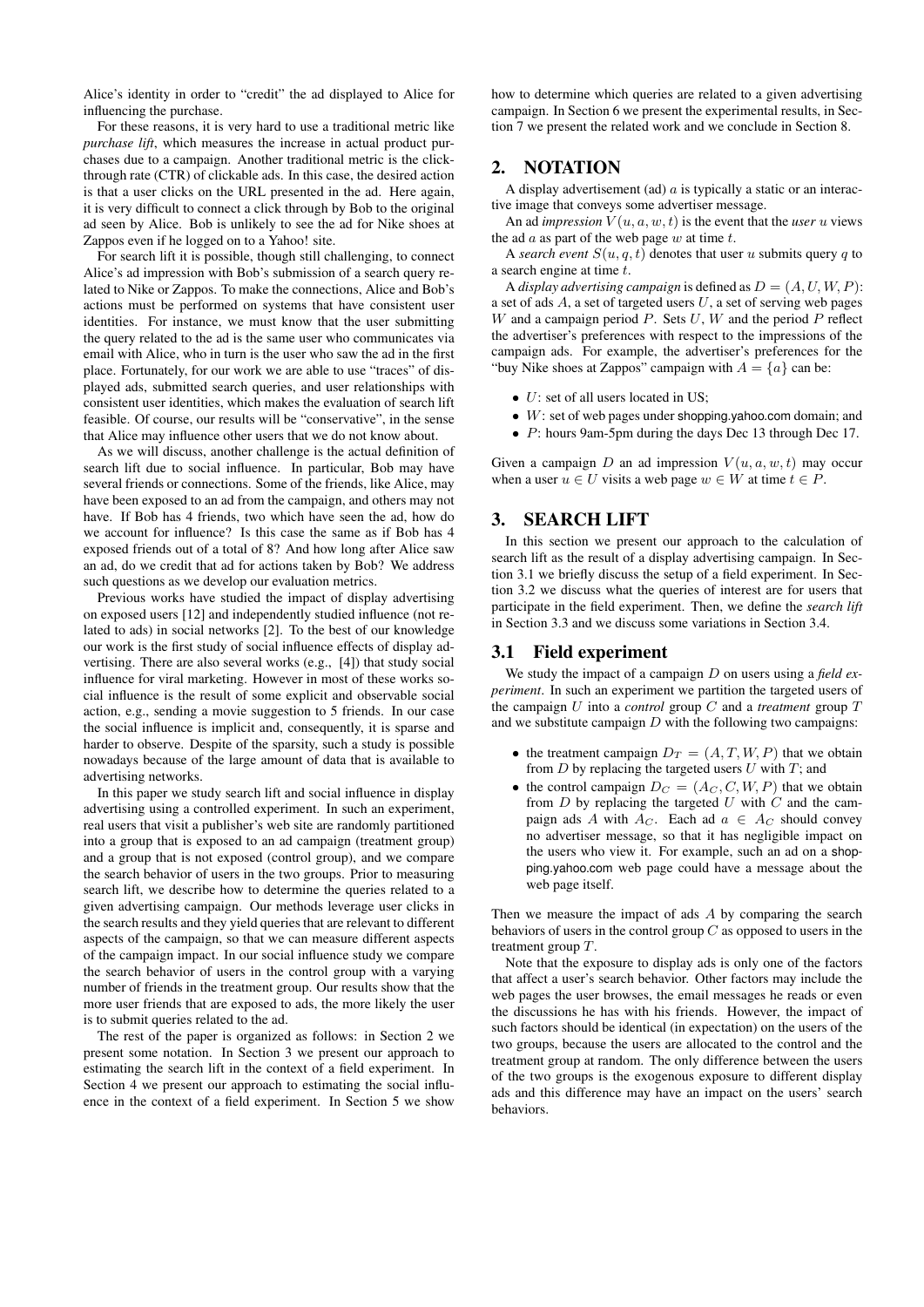# 3.2 Susceptible Queries

We focus on user queries that are submitted within some period  $\delta$  after an ad impression. We refer to the parameter  $\delta$  as the *influence period* and to the queries the are submitted in the time interval  $(t, t + \delta]$  after an ad impression  $V(u, a, w, t)$  as the *susceptible queries*.

The influence period  $\delta$  captures the fact that the impact of an ad impression diminishes as time elapses. In our experiments we present results for different values of  $\delta$  that range from 10 minutes up to 2 weeks.

Given the influence period  $\delta$  and the ad impressions of a user  $u$ we define the boolean function:

$$
susc(S(u,q,t),\delta,D) = \begin{cases} true & \exists t', a, w : a \in A \land \\ w \in W \land V(u,a,w,t') \land \\ t \in (t',t'+\delta] \\ false & \text{otherwise.} \end{cases}
$$
 (1)

The query  $q$  is susceptible if there is at least one ad impression  $V(u, a, w, t')$  such that the query q is submitted within time  $\delta$  after the time  $t'$ .

Given the susc function we let

$$
B(u, \delta, D) = \{q : S(u, q, t) \land \text{susc}(S(u, q, t), \delta, D)\}
$$
 (2)

denote the *bag*<sup>1</sup> containing all of *u*'s susceptible queries. We denote the bag of queries submitted by any C user as  $B(C, \delta, D) =$  $\bigcup_{u \in C} B(u, \delta, D)$  and the bag of queries submitted by any *T* user as  $\widetilde{B}(T, \delta, D)$ .

Note that the definition of susceptible queries is the same for both the treatment and the control group users. Although the control group users do not see ads from campaign *D*, we still use Eq. 2 to determine the influenced queries, so that we do not introduce any bias in the selection of queries for the two groups.

## 3.3 Search Lift Definition

We estimate the impact of a campaign *D* by comparing the queries in the bag  $B(C, \delta, D)$  with the queries in the bag  $B(T, \delta, D)$ . To perform such a comparison we introduce the notion of query relevance to a given advertising campaign. Then we extend the relevance notion to bags of queries and we finally use this notion to compare the two bags.

For each query *q* the value of function rel  $(q, D) \in [0, 1]$  shows the relevance of  $q$  to the campaign  $D$ . If the query is irrelevant then rel  $(q, D) = 0$ . To illustrate, in the example of the "buy Nike" shoes at Zappos" campaign, the query "zappos nike shoes" may have relevance score 1, the query "shoes" may have relevance 0*.*5 and the query "news" may have relevance 0. Later in Section 5 we present an algorithm for calculating the values of the rel function.

Using the rel function as a parameter we define the *effective proportion* of a query bag *B* that is relevant to the campaign *D* as:

eff 
$$
(B, D; rel)
$$
 = 
$$
\frac{\sum_{q \in B} rel(q, D)}{|B|}.
$$
 (3)

If all of the *B* queries are relevant to *D*, then eff  $(B, D; rel) = 1$ . If half of the *B* queries are relevant to *D* then eff  $(B, D; rel) = 0.5$ . Finally, we compare the relevance of queries submitted by *C* and

*T* users using the *search lift* metric that is defined as follows:

$$
\text{lift}(C, T, \delta, D; \text{rel}) = \frac{\text{eff}(B(T, \delta, D), D; \text{rel})}{\text{eff}(B(C, \delta, D), D; \text{rel})}.
$$
 (4)

In other words, the search lift is the ratio of the proportion of the campaign related queries submitted by *T* users to the proportion of campaign related queries submitted by *C* users. The lift is expected to be greater than 1, since the *T* users are expected to submit more queries relevant to the campaign than the *C* users.

To draw any statistically significant conclusions about the search lift on real data, it is critical to estimate reliable confidence intervals. We elaborate on this issue in Section 6.3.1 of the experiments.

## 3.4 Impact of Different Campaign Aspects

Campaign ads may convey more than one message to the users. For example, most retail display advertisements include a certain *brand* product or a series of brand products that are available from some *retailer*. Examples of such ads are "buy Nike shoes at Zappos" or "buy Seagate hard drive at Newegg." The advertiser in such cases can be either the brand company or the retailer company or both. In case of the first ad, three possible user searches after an ad view are the following: "nike shoes zappos" or "nike shoes" or "zappos". Note that the second query implies some user intent that will not probably benefit the retailer, while the last query implies some intent that will not probably benefit the brand. Measuring campaign impact with respect to either of the parties is important, since it allows a fair allocation of the campaign cost or it can provide the advertiser with useful insight to improve the campaign. For example, if the advertiser is Zappos and the advertising campaign seems to raise interest mostly in Nike shoes rather than the Zappos itself, then Zappos can redesign the ads of the campaign to decrease the emphasis on Nike shoes.

Since search queries provide rich information about the user intent, search lift can be used to estimate the impact of different aspects of a campaign. Without loss of generality, in this paper we focus on retail advertising. Thus, we define three different types of search lift using different rel function definitions to measure the impact of the different aspects of a campaign:

- *• Brand lift* measures the search lift between groups *C* and *T* with respect to queries that are relevant to the campaign brand, e.g., Nike or Seagate. In this case rel quantifies how relevant the query is to the brand.
- *• Retailer lift* measures the search lift between groups *C* and *T* with respect to queries that are relevant to the campaign retailer, e.g., Zappos or Newegg. Similarly, the rel function quantifies how relevant the query is to the retailer.
- *• Total lift* measures the search lift between groups *C* and *T* with respect to queries that are relevant either to the campaign brand or the campaign retailer. Here the rel function quantifies how relevant the query is to the either the brand or the retailer.

Note that it is hard to define analogous types for other display advertising impact metrics such as the CTR or purchase lift. CTR measures only views of the ad landing page and ignores views of the brand web site or views of retailer pages beyond the landing page. Moreover, metrics like the purchase lift would require monitoring user purchases not only in the campaign retailer store, but also in all retailer stores that carry products of the advertised brand. The cost of such monitoring would be high.

## 4. SOCIAL INFLUENCE

We study the impact of display advertising taking into account that users are part of a social network. We represent the social network with an undirected graph  $G = (U, E)$ . Each node  $u \in U$ represents a user and each edge  $e = (u, u')$  represents that users  $u$  and  $u'$  are friends. Our goal is to study how user search queries

<sup>&</sup>lt;sup>1</sup>A *bag* or *multiset* is an object collection whose members need not be distinct (unlike a set, whose members are distinct).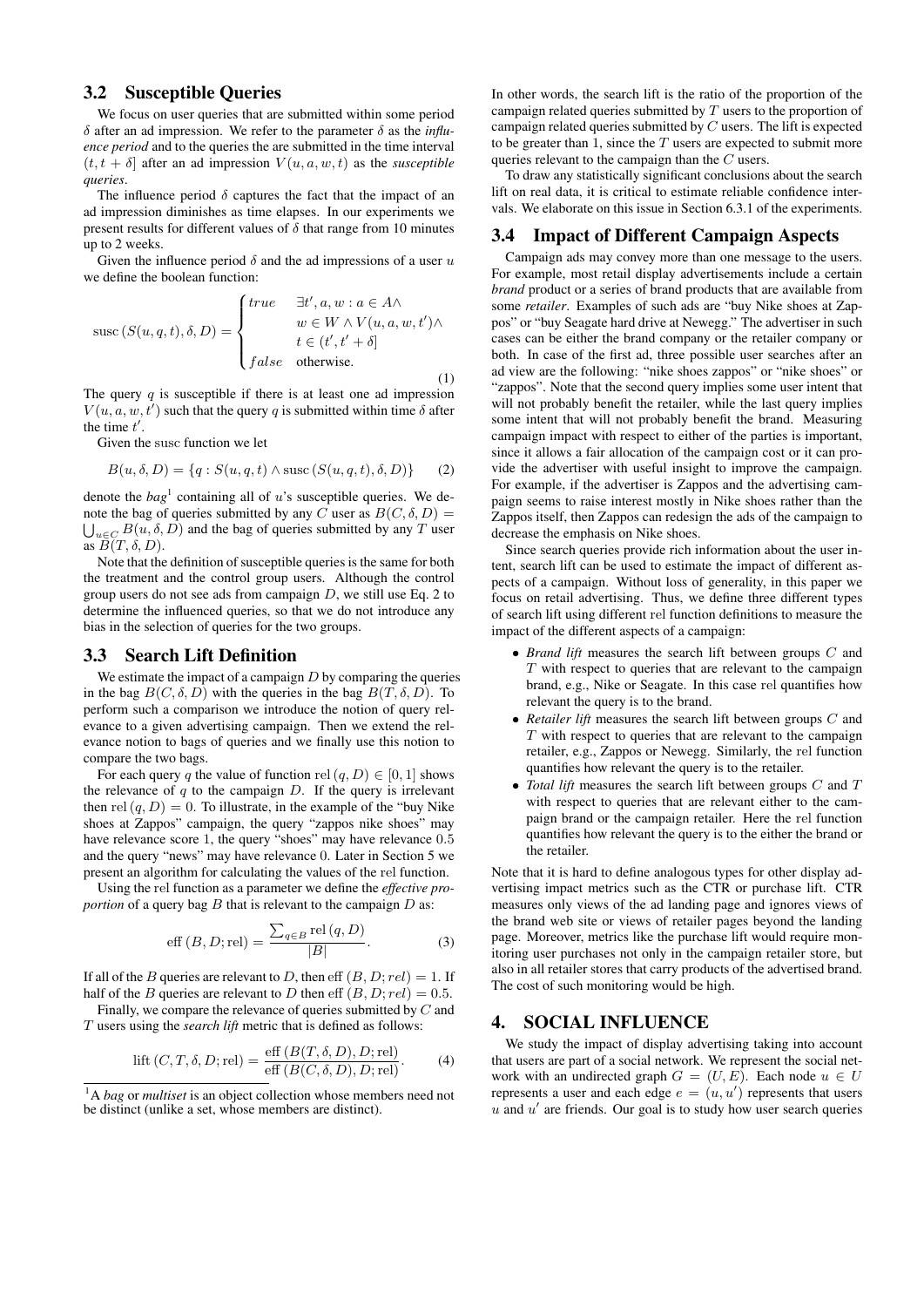

Figure 1: Control user subgroups

vary depending on the number of friends that have seen ads from campaign *D*. The motivation for this study is that users may convey advertisement messages to their friends. For example, say that Alice sees ads about Zappos and she thinks of buying a pair of shoes from the online store. Alice may ask the opinion of her friend Bob about the potential purchase and Bob will end up searching online for Zappos and browsing the online catalog to find items of interest.

To quantify the influence by friends exposed to ads we define the *social search lift* similarly to the search lift in Section 4.2. Prior to this definition we redefine the notion of susceptible queries in the context of social influence in Section 4.1

## 4.1 Susceptible Queries under Social Influence

In case of social influence, we focus on the queries of user *u* after his friends have been exposed to ads and within some influence period  $\delta$ . Thus, if  $u'$  is a friend of  $u$  and there is an ad impression  $V(u', a, w, t)$ , then we refer to the queries of *u* during the time interval  $(t, t + \delta]$  as the *susceptible queries under social influence* or simply as the susceptible queries. Similarly to Eq. 1, we define a boolean function that determines whether a query is susceptible:

$$
\text{Susc}_s(S(u, q, t), \delta, D, G) = \begin{cases} \text{true} & \exists t', a, w, u' : a \in A \land \\ & w \in W \land \\ & u' \in U \land (u, u') \in E \land \\ & V(u', a, w, t') \land \\ & t \in (t', t' + \delta] \\ \text{false} & \text{otherwise} \end{cases}
$$

The subscript in susc*<sup>s</sup>* denotes that this definition is used in the context of social influence.

Thus, in case of social influence the bag that contains all of the susceptible queries of user *u* is defined as:

$$
B_s(u, \delta, D, G) = \{q : S(u, q, t) \land \text{susc}_s (S(u, q, t), \delta, D, G)\}\
$$
\n(6)

similarly to Eq. 2 (See Section 4.3 for a discussion of why chose these particular definitions).

## 4.2 Social Search Lift

In the case of social search lift we focus on users of the control group and divide them into subgroups based on their total number of friends and the number of friends that belong to the treatment group. We denote with  $C(d_T/d)$  the set of users who have  $d_T$ friends in the treatment group out of a total of *d* friends:

$$
C(d_T/d) = \{ u \in C : d_T = |\{(u, u') \in E \land u' \in T\}|, d = |\{(u, u') \in E\}| \}
$$
 (7)

For example, in Figure 1(a) we show three different control group users (the users on the left of each connected triple) that have two

friends. The user on top belongs to  $C(0/2)$ , because he has two friends belonging to the control group. The user in the middle belongs to the *C*(1*/*2) group, because he has one friend in the control and one in the treatment group. Finally, the user at the bottom belongs to  $C(2/2)$ , because both of his friends belong to the treatment group. Similarly, in Figure 1(b) we present examples of the user subgroups with users that have 3 friends in total.

As we argue in the Section 4.3, in this setting it is interesting to study user searches among groups with the same total of *d* friends, but a varying number  $d_T$  of treatment friends. In particular, we compare the queries of groups with  $d_T > 0$  with the queries of users with  $d_T = 0$ . The social search lift is defined as follows:

$$
\text{lift}_s\left(C(d_T/d), C(0, d), \delta, D; \text{rel}\right) = \frac{\text{eff}\left(B_s(C(d_T/d), \cdot), D; \text{rel}\right)}{\text{eff}\left(B_s(C(0/d), \cdot), D; \text{rel}\right)},\tag{8}
$$

where  $B_s(C(d_T/d),.) = B_s(C(d_T/d), \delta, D, G)$  is the bag that contains the susceptible queries of all users in the  $C(d_T/d)$  group.

#### 4.3 Discussion

In this section we discuss our choices for the definition of the social search lift and discuss the reasoning behind them.

*Why do we compare users with the same number of friends?* Considering users with the same number of friends *d* is important to avoid introducing any bias in the selection of groups that we compare. For example, if we compare users with no friends in *T* versus users that have at least one friend in *T*, then we end up comparing users that may have zero friends total versus users with at least one friend. Users in such groups are different, and if we observe different search behavior, we cannot attribute these differences only to advertising.

*Why are susceptible queries under social influence defined as in Eq. 5? What are the shortcomings of alternative options?* We use the following examples to illustrate the alternatives and discuss their shortcomings.

EXAMPLE 1. *Say that D is a campaign with a two-day period P* = *{Sunday, Monday}, and we wish to calculate the social search lift* lift, *between*  $C(0/1) = \{Alice\}$  *and*  $C(1/1) = \{Bob\}$ *with*  $\delta = 1$  *day. Alice's only friend X is in the control group, while Bob's only friend Y is in the treatment group. Say that Y sees a treatment ad on Monday morning and, consequently, Bob's Monday queries are considered susceptible. Say also that X sees a control ad Monday morning at the same time as Y . Which of Alice's queries should we consider susceptible? Those that we designate as susceptible will be compared with Bob's susceptible queries to obtain the* lift*s. Since Alice's friend does not see any treatment ads that may have an impact on her, one option would be to consider all of Alice's queries during P as suceptible. However, this way will compare Bob's Monday queries with Alice's Sunday and Monday queries. The differences between such bags cannot be attributed solely to D, because Sunday queries are different from Monday queries. For instance, the Sunday queries may be more shopping related compared to the Monday queries. So, with such a definition we would get a biased estimate of the social influence. However, if we use the definition of Eq. 5, we will only consider Alice's Monday queries as susceptible, since they follow X's control ad impression. That comparison will reflect the impact of D.*

*Note that in a real scenario Alice's and Bob's friends do not see ads exactly at the same time. However, this example illustrates the comparison we will make in our analysis knowing that, in expectation, ad delivery patterns should be statistically identical for randomly assigned control and treatment groups.*

In [15] we present similar examples that justify our definitions for users with friends in both the treatment and the control group.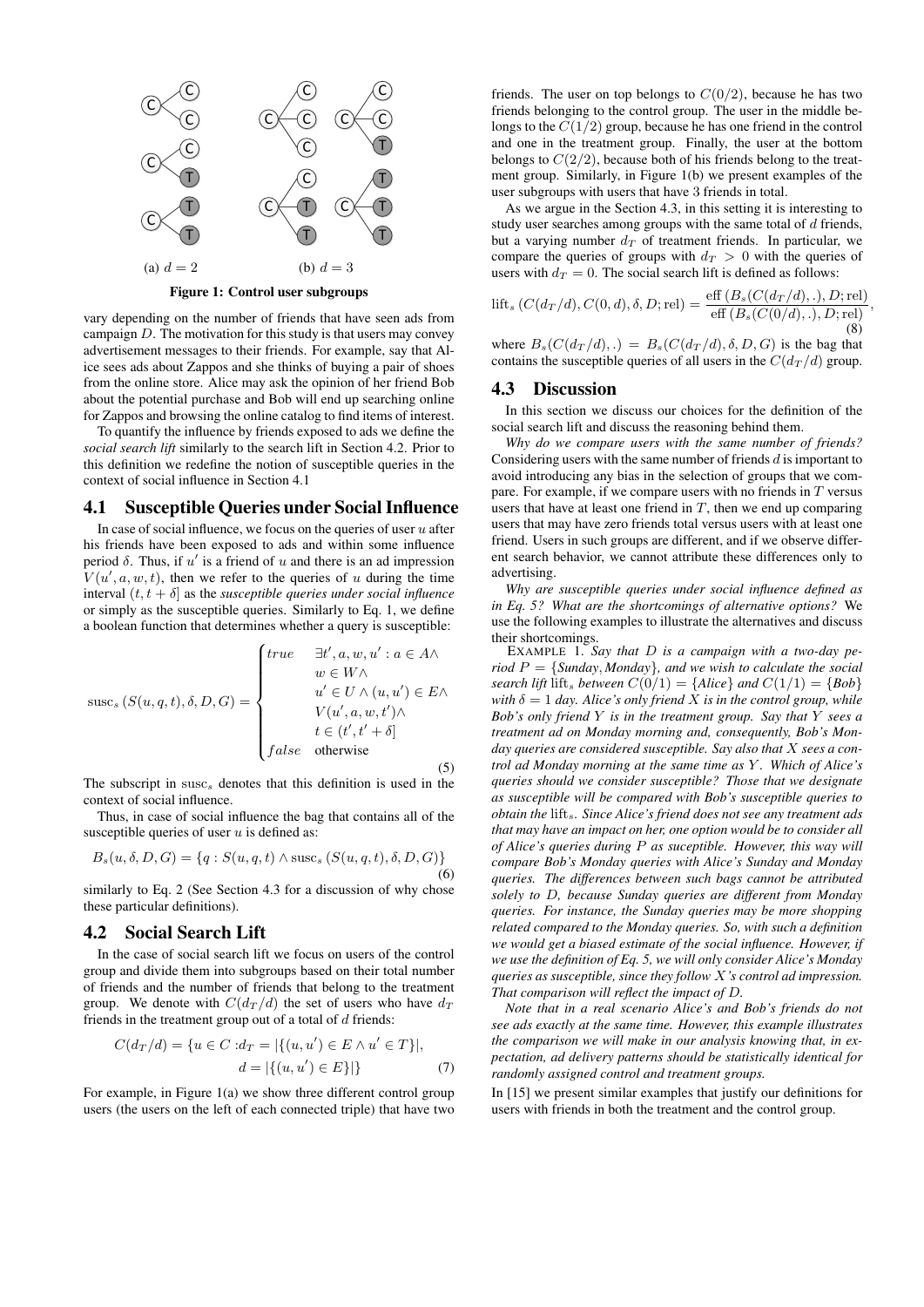# 5. QUERY RELEVANCE FUNCTION

Calculating search lift requires defining the relevance function rel. Different definitions of this function are required to measure the impact of different aspects of a campaign. There are different ways to define such a function, and in our preliminary experiments we tried some alternative approaches that all yielded similar results. In the following subsections we present a method that leverages user query logs and uses the the random walk algorithm ARW that was introduced by Fuxman et al. [6] for keyword generation in sponsored search. We picked this method because it requires minimum domain specific knowledge for the campaign that we study.

ARW Algorithm. The method uses the *click graph*  $G_c(Q, W, E_c)$ which is a bipartite graph whose vertexes are user queries *Q* and web URLs *W*. The click graph has an edge  $(q, w)$  if there is at least one user who submitted query *q* and clicked URL *w* in the search results. The weight  $\beta(q, w)$  of every edge is equal to the total number of clicks to *w* by the users that submitted *q*.

In addition to the bipartite click graph *Gc*, a seed of URLs *S* is required as input to the ARW algorithm. In our case, these URLs must be relevant to the search lift type that we wish to calculate. For example, in our case measuring retailer lift, the seed set may consist of all URLs in the retailer's online domain. The algorithm's output is a vector containing the probability that each query is relevant to the seed set *S*. We consider the value of rel  $(q, D)$  as equal to the corresponding output probability for the query node *q*.

At a high level, rel  $(q, D)$  is the probability that a random walker that starts from *q* in the click graph will end up at a URL in *S*, assuming that the *S* URLs are absorbing states in the walk. To prevent long walks, the algorithm assumes that there is a transition probability  $\alpha$  that the random walker jumps to an absorbing *null* node from any node in the graph. Finally, the algorithm uses a threshold parameter  $\gamma$  to set all the node probabilities to zero if they are below  $\gamma$ .

Binarization. In Section 6.3.1 we show how we can obtain confidence intervals for the lift, assuming that the rel function is binary. To obtain a binary relevance function  $rel_{\theta}(q, D) \in \{0, 1\}$  we can use a relevance threshold  $\theta$  as follows:

$$
rel_{\theta}(q, D) = \begin{cases} 1, & \text{if rel } (q, D) \ge \theta \\ 0, & \text{otherwise.} \end{cases}
$$
 (9)

## 6. EXPERIMENTS

In this section we evaluate the impact of display ads on real users using the methodology we have presented so far. The goals of the experiments are the following:

- *•* To illustrate the queries that are relevant to a campaign as returned by the algorithm of Section 5,
- *•* To quantify the search lift between the control and the treatment group,
- To understand how the search lift decreases as the time  $\delta$ from the ad impressions increases, and
- *•* To quantify the social search lift between users in the control group that have different numbers of friends in the treatment group.

We address these goals in Sections 6.2 to 6.4, after we present the experimental setup in Section 6.1.

# 6.1 Experimental Setup

## *6.1.1 Field Experiment*

Our data comes from a field experiment with two display advertising campaigns  $D_1$  and  $D_2$  that ran on Yahoo! web pages. We withhold the names of the advertiser, brands, and products in compliance with contractual agreements. The unnamed advertiser in both campaigns is the same popular department store chain; we refer to it as the Retailer. Campaign *D*<sup>1</sup> advertises clothes and shoes from a luxury brand Brand1 and campaign  $D_2$  advertises clothes and shoes from a popular designer brand Brand2. Both campaigns' advertisements look similar and feature models wearing the advertised clothes along with a message such as "Buy Brand1 clothes at the Retailer" occupying one quadrant of the ad. Campaign *D*<sup>1</sup> has 12 distinct ads and campaign  $D_2$  has 4 distinct ads. The campaign period *P*<sup>1</sup> for *D*<sup>1</sup> was a week of Spring in 2010, and the campaign period *P*<sup>2</sup> for *D*<sup>2</sup> was the following week. The sets of serving pages, *W*<sup>1</sup> and *W*2, for both campaigns were identical and they and spanned the Yahoo! network, with a supermajority of the impressions being shown on Yahoo! Mail. Finally, user sets *U*<sup>1</sup> and *U*<sup>2</sup> targeted by the ads were also identical and they composed of the same 3 million users.

For each of the two campaigns, we created a control group campaign using *house ads* with a call to action to try one of Yahoo!'s products. The house ads and the retailer's ads were identical in other respects such ad size, position on page, a call-to-action message.

We divided the set of 3 million users into three subsets with 1 million users each: the control group  $C$ , the 1st treatment group *T*1, and the 2nd treatment group *T*2. The users in the control group *C* saw only the house ads in both of the campaigns. The users in the first treatment group *T*1 saw only the retailer ads in both of the campaigns. Finally, users in the second treatment group *T*2 saw the same number of ads as the other two groups, but this group's ads were split evenly between house ads and the retailer's in both campaigns. In the search lift experiments, we only focus on groups *C* and *T*1. In the social search lift experiments, we focus on the control group *C* and we study how the search behavior of *C* users is affected as the number of friends in the treatment groups *T*1 and *T*2 varies.

#### *6.1.2 User Logs and Social Graph*

For all of the 3 million targeted users we have 70,435,009 clicklog records that span a period of 8 weeks, starting 3 weeks before the beginning of  $D_1$  and ending 3 weeks after the end of campaign *D*2. We refer to each of these 8 weeks as the 1st week, the 2nd week and so on. Campaign *D*<sup>1</sup> took place during the 4th week, and campaign  $D_2$  took place during the 5th week. Each log record corresponds to one search event  $S(u, q, t)$ . We also have 62,042,992 impression-log records that span the two weeks of the campaigns

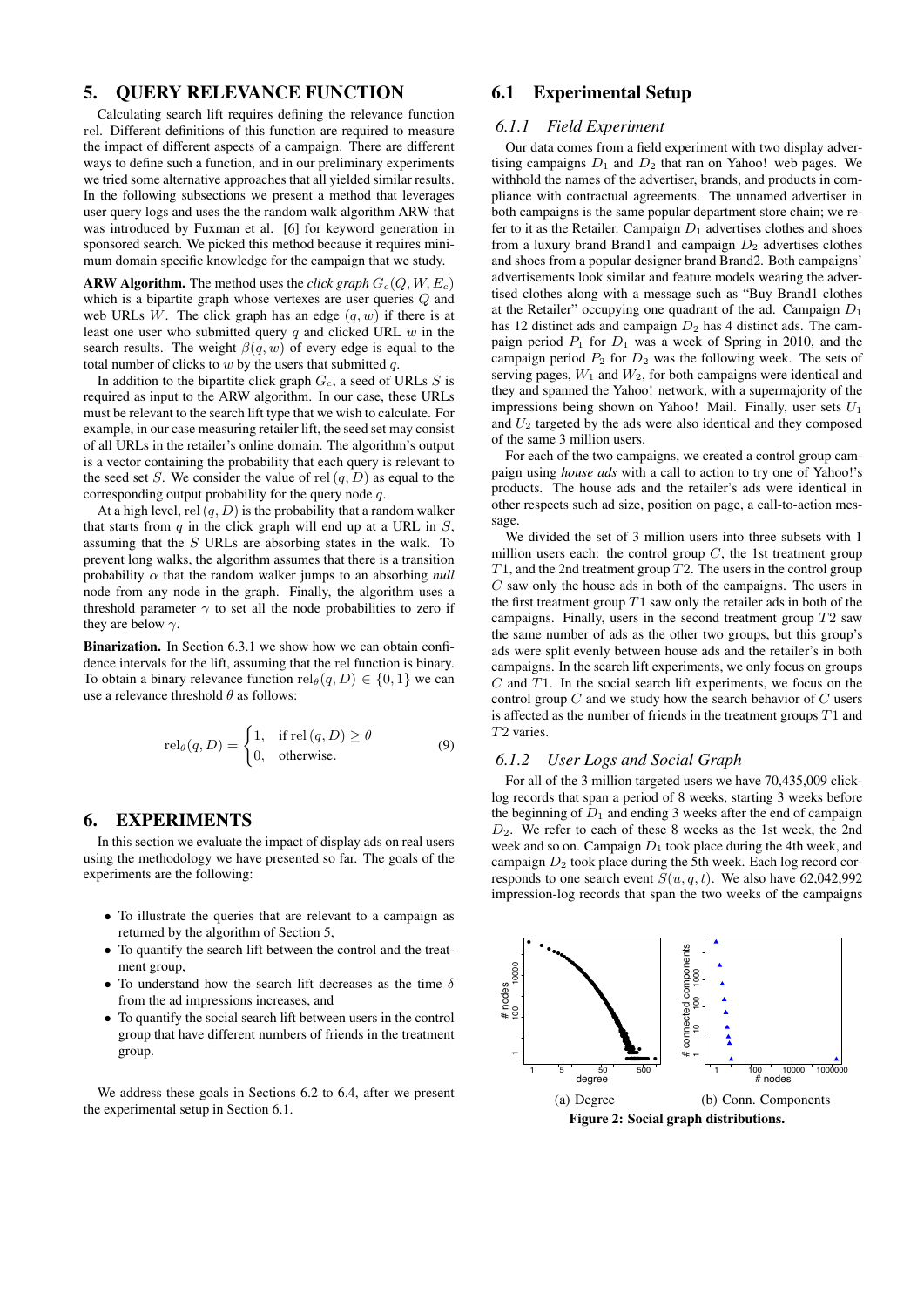$D_1$  and  $D_2$ . Each impression-log record corresponds to an ad-view event  $V(u, a, w, t)$ .

We constructed a social graph for the 3 million users based on explicit connections that users created via Yahoo!'s social applications such as:

- Messenger, which allows users to exchange Instant Messages with their friends;
- *•* Pulse, which allows users to share their current status and view the status of their friends; and
- *•* Digu, which allows users to post blogs, likes, videos, pictures, etc.

The graph also contains implicit connections between pairs of users that have exchanged email messages through Yahoo! Mail.

The constructed graph has 1,600,962 nodes with at least one connection and 6,694,245 edges in total. The degree distribution follows a power law distribution as shown in the double logarithmic plot in Figure 2(a). The median degree in the graph is 4. The graph is not connected and has 29,793 connected components after removing the singleton nodes. In Figure 2(b) we present the distribution of nodes in these components. Note that despite the big number of components, there is a giant component that contains approximately 3/4 of the graph nodes.

Note that joining the ad impression logs, the query logs and the social graph is possible, because all 3 million users have Yahoo! accounts. If such a user is logged in at some Yahoo! property such as Yahoo! Mail, then a user identifier is passed to Yahoo! servers along with any request for a page from a Yahoo! property. This is a common practice for the web sites<sup>2</sup> with multiple properties and authenticated users. In this way we can record the queries and the ad impression of a particular user. We can also join these records with the social graph, since users participate in the Yahoo! social properties with their Yahoo! accounts.

#### *6.1.3 Implementation*

We implemented the ARW algorithm and function eff in Python. In the eff implementation, we first read the ad impression log and we maintain in memory the time intervals for every user when a susceptible query may occur. Then, we read the query log and keep counters for the relevant susceptible queries and all susceptible queries of every user group. The running time of our implementation was dominated by the time to read the log files. We ran our experiments on a Linux Server with Intel Xeon Quad Core with 16 GB RAM.

## 6.2 Relevant queries

We use the algorithm that we presented in Section 5 to determine the queries that are relevant to Brand1, Brand2 and the Retailer. The algorithm input consists of all of the click log records and a seed of relevant URLs for each of the two brands and the retailer. To create these seed for Brand1, we just selected all the URLs under the Brand1 domain. We selected the seeds for Brand2 and the Retailer in a similar fashion. After experimenting with several values, we set the transition probability to the null node  $a = 0.01$ and the threshold  $\gamma = 0.01$ . A manual inspection of the relevance scores computed for the search queries showed that these parameter values provided the most informative results.

In Figure 3 we plot the histograms of query relevance scores with respect to Brand1 (Figure 3(a)), Brand2 (Figure 3(b)) and Retailer (Figure 3(c)). In all of the three figures we have omitted the count of queries with rel  $(q, D) = 0$ . In each plot the total area of the bars



Figure 3: Relevance score histograms

shows the total number of queries that are relevant to the campaign, i.e., their relevance scores are greater than zero. There are 751 queries that are relevant to Brand1, 541 queries that are relevant to Brand2 and 16,549 queries that are relevant to Retailer.

Note that in all of the plots the number of queries that have relevance probability higher than 0*.*95 is high. These queries are mostly rare queries that appear once or twice in the click log and have clicks only to the brand or the retailer URLs. Most of the queries that have a relevance score higher that 0*.*3 usually include a URL from the retailer or the brand web site as the their top result.

In case of brands, the queries with relevance scores that are smaller than 0*.*2 refer to popular brand products that are carried by many online retailers such as amazon.com or macys.com. The users that search for these products first see the search listings for these retailers and rarely click on the listings for the brand web site. There are more such queries for Brand2, since Brand1 is a luxury brand and few retailers carry its products. In case of the retailer, the queries with relevance scores below 0*.*2 are not usually strongly related to the retailer. For example, some of these queries were related to products carried by many different stores, including the Retailer.

Based on these results we set the value of  $\theta$  for the binary version of the relevance function that we introduced in Section 5. In particular we set  $\theta = 0^+$  for the relevance functions of the two brands and  $\theta = 0.2$  for the relevance function of the retailer. The relevance function for the total lift in either of the campaigns is the maximum of the two corresponding brand and retailer relevance function values. Although we use fixed  $\theta$  values throughout the remainder of the paper, additional results in [15] show that our estimates are robust for a wide range of  $\theta$  values.

# 6.3 Search Lift

We evaluate the search lift of the two campaigns using the relevance functions that we presented in Section 6.2. In Section 6.3.1 we present a formula for computing the confidence interval of the search lift. We use this formula throughout the experiments section. In Section 6.3.2 we compare the search behavior of the control and treatment in the pre-campaign weeks to confirm that the the two groups are similar. In Section 6.3.3 we evaluate the different types of lift for the two campaigns and present how the lift changes as the time  $\delta$  increases. Throughout this section, we refer to group  $C$  as the control group and to group *T*1 as the treatment group.

## *6.3.1 Confidence Intervals*

We defined the search lift in Eq. 4 as the ratio of the proportions eff  $(B(T, \delta, D), D;$  rel) and eff  $(B(C, \delta, D), D;$  rel). Search lift is defined similarly to the *relative risk* which is used in statistics and in mathematical epidemiology to assess the risk of an event (or of developing a disease) relative to some exposure. The advantage of such a definition is that we can use the approaches developed for the relative risk to obtain a confidence interval for the search lift.

In this paper we use the formula presented in Altman et al. [1], where they show that  $log(lift (C, T, \delta, D; rel))$  approximately follows a normal distribution. This formula requires that we use the

 ${}^{2}E.g.,$  google.com, bing.com, aol.com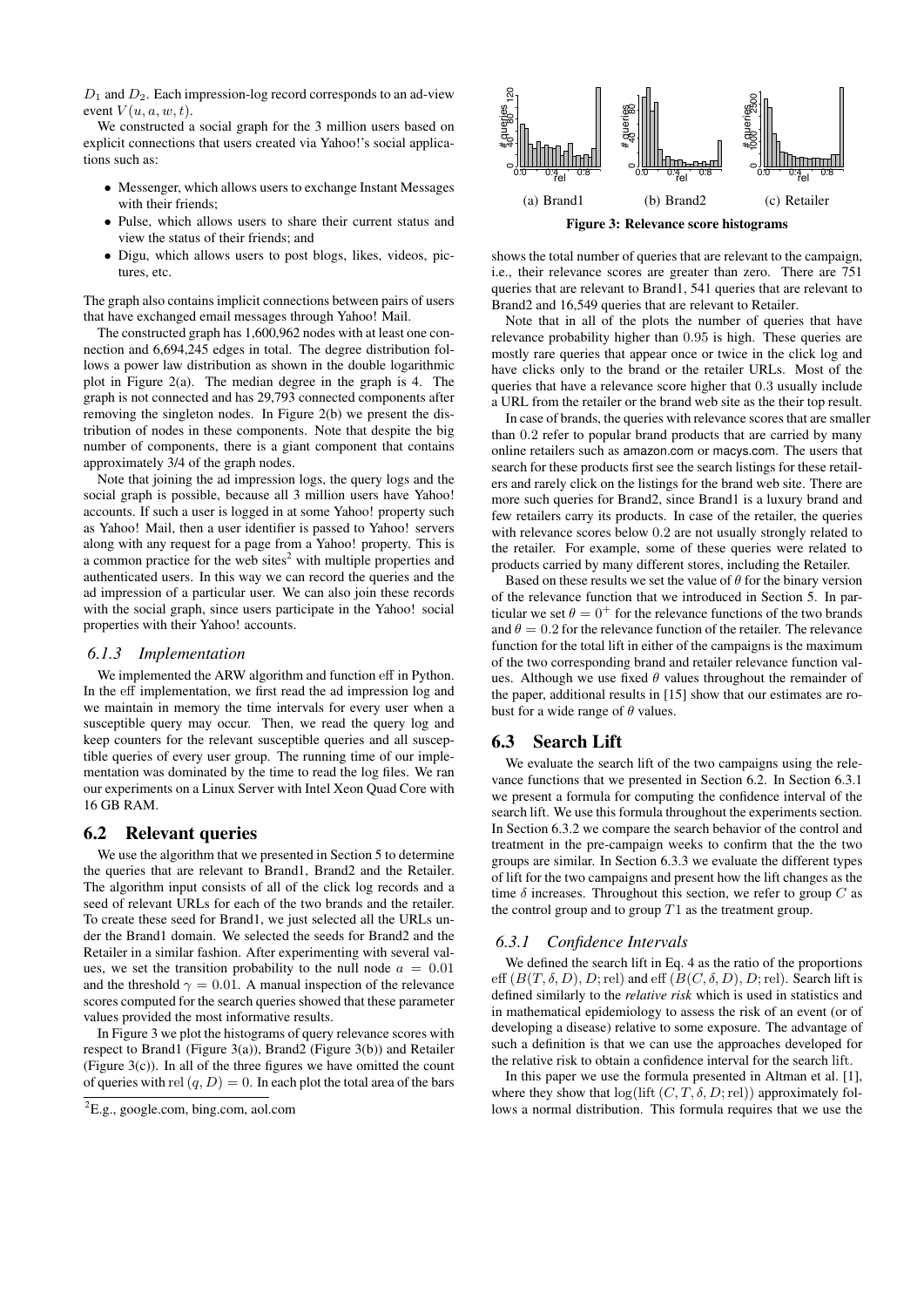binary relevance function rel $_{\theta}$  that we discussed in Section 5. If  $n_T = |\{q : q \in B(T, \delta, D) \land rel_{\theta}(q, D) = 1\}|$  is the number of relevant queries in the treatment group bag and  $n<sub>C</sub>$  is similarly the number of relevant queries in the control group bag, then the standard error of the lift logarithm is:

$$
SE = \sqrt{\frac{1}{n_T} - \frac{1}{|B(T, \delta, D)|} + \frac{1}{n_C} - \frac{1}{|B(C, \delta, D)|}}.
$$

Thus, the  $100(1 - \alpha)\%$  confidence interval for the lift is:

$$
[e^{\log(\text{lift}(C,T,\delta,D)) - z^*SE}, e^{\log(\text{lift}(C,T,\delta,D)) + z^*SE}] =
$$
  
[lift (C, T, \delta, D))  $e^{-z^*SE}$ , lift (C, T, \delta, D))  $e^{+z^*SE}$ ], (10)

where  $z^*$  is the upper  $(1 - \alpha)/2$  critical value for the standard normal distribution. In the rest of the experiments, we use  $\alpha =$ 0*.*05 to obtain 95% confidence intervals.

#### *6.3.2 Pre-campaign Searches*

In this section we explore the search behavior of the control and the treatment group prior to the beginning of the ad campaigns. For this study we use the relevance function for the total search lift that we discussed in Section 6.2. Note that the presented proportions are calculated with respect to all queries, since during the pre-campaign period there are no susceptible queries (there are no ad impressions from  $D_1$  and  $D_2$ ).

In Figure 4 we present the percentage of relevant queries submitted by both the control and the treatment group during the two weeks before the beginning of the first campaign. The plot on the left focuses on queries that are relevant to the first campaign, i.e., queries relevant to Brand1 and the Retailer, while the plot on the right focuses on queries that are relevant to the second campaign, i.e., queries that are relevant to Brand2 and the Retailer. The red bars in the plots represent the control group and the blue bars represent the treatment group. The bars are indexed by the week (xaxis), and the height of each bar shows the percentage of queries that are relevant to the campaign. For example, the left-most red bar on the left plot shows that approximately 0.32% of the queries submitted during the 3rd week by control-group users were relevant to either Brand1 or the Retailer. In each bar we have plotted the 95% confidence interval.

Note that the percentages of the relevant queries submitted by both groups at the same week are very similar and the corresponding 95% confidence intervals significantly overlap. Difference-inmeans t-tests fail to reject for each comparison, validating that the randomization of users into the treatment and control groups was successful. This fact shows that in the absence of an advertising campaign the search behavior of the two groups would be similar.



Figure 4: Pre-campaign searches (*D*<sup>1</sup> and *D*<sup>2</sup> took place in the 4th and 5th week, respectively).

#### *6.3.3 Campaign Effect*

In this section we study the search lift as a function of the influence time  $\delta$ . Our study has two goals: (a) to help estimate the advertising impact by studying the actual values of the search lift and (b) to show the persistence of the advertising effects as the time from the ad impressions grows.

We calculated the search lift for campaigns  $D_1$  and  $D_2$  using the following values for the parameter  $\delta$ : 1 hour, 12 hours, 1 day, 2 days, 3 days, 1 week and 2 weeks. To calculate the brand lift, the retailer lift and the total lift we used the binary relevance functions that we presented in Section 6.2. In Figure  $5(a)$  we plot the total lift, in Figure 5(b) we plot the brand lift and in Figure 5(c) we plot the retailer lift. There are two lines in each plot, one for each campaign. The x-axis in each plot shows the value of  $\delta$ . The y-axis shows the lift. The error bars in the plots show the 95% confidence intervals. For example, the right-most point in the solid line of the Figure 5(a) shows that for queries submitted within 14 days after a  $D_1$  ad impression, the total lift is approximately 1.07, i.e., the users in the treatment group *T*1 submitted 7% more queries related to  $D_1$  compared to the users in the control group  $C$ . In general, a point that is above the line lift  $= 1$  indicates that the advertising campaign has a positive impact on the treatment group.

Let us focus first on the lifts of campaign *D*2. Note that all of the three lift curves (total lift, brand lift and retailer lift) are decreasing. This trend was expected since the impact of the advertising campaign should diminish over time. Note also that all of the three curves are convex which means that the lift decrease becomes slower as  $\delta$  increases. The total lift is as high as 1.25, if we focus on user queries within the first hour and remains above 1 with confidence 95% even whithin a week (7 days). The brand lift drops from 2*.*3 in the first hour to 1*.*3 in the first three days. After three days the lift is not greater than 1 with 95% confidence. Finally, the retailer lift drops from 1*.*12 in the first hour to 1*.*05 in the first week. In all three cases note that confidence intervals for small  $\delta$ values are wide because for such values the number of examined queries is small.

Regarding campaign  $D_1$ , the results are similar to those for  $D_2$ , but there are some interesting differences. While the  $D_1$  brand lift curve is decreasing and convex, similar to the  $D_2$  curves, there is an uptick in the total lift and retailer lift curves at  $\delta = 3$  days. This uptick is due to the fact that the retailer is the same in both campaigns, and there is an overlap of the  $D_1$  post campaign period with the  $D_2$  campaign period. Thus, the susceptible queries that correspond to  $D_1$  ad impressions at the end of the 4th week contain retailer-related queries that are submitted after  $D_2$  ad impressions at the beginning of the 5th week. In these plots, it is noteworthy that the uptick appears only in the total and the retailer lift curves, while the brand lift curve is smooth. This fact confirms that the lift breakdown into retailer and brand lift can successfully illustrate different aspects of the campaign impact.

To compare the two campaigns we can focus on  $\delta = 2$  days where the overlap between the campaign influence periods is small. Note that the total lifts have similar values, while the  $D_1$  retailer lift is slightly smaller and the Brand1 lift is higher than the Brand2 lift. The brand lift difference becomes more statistically significant as  $\delta$  increases and has confidence higher than 95% for  $\delta =$ 2 weeks (when both campaigns are over). Given that the ads for both the campaigns were very similar, these differences are surprising. However, they clearly indicate that in the context of these campaigns a luxury brand such as Brand1 could raise more user interest compared to a popular brand such as Brand2. Thus, if the advertiser is the retailer, these results can help him choose the brand products that he is going to illustrate in his campaign.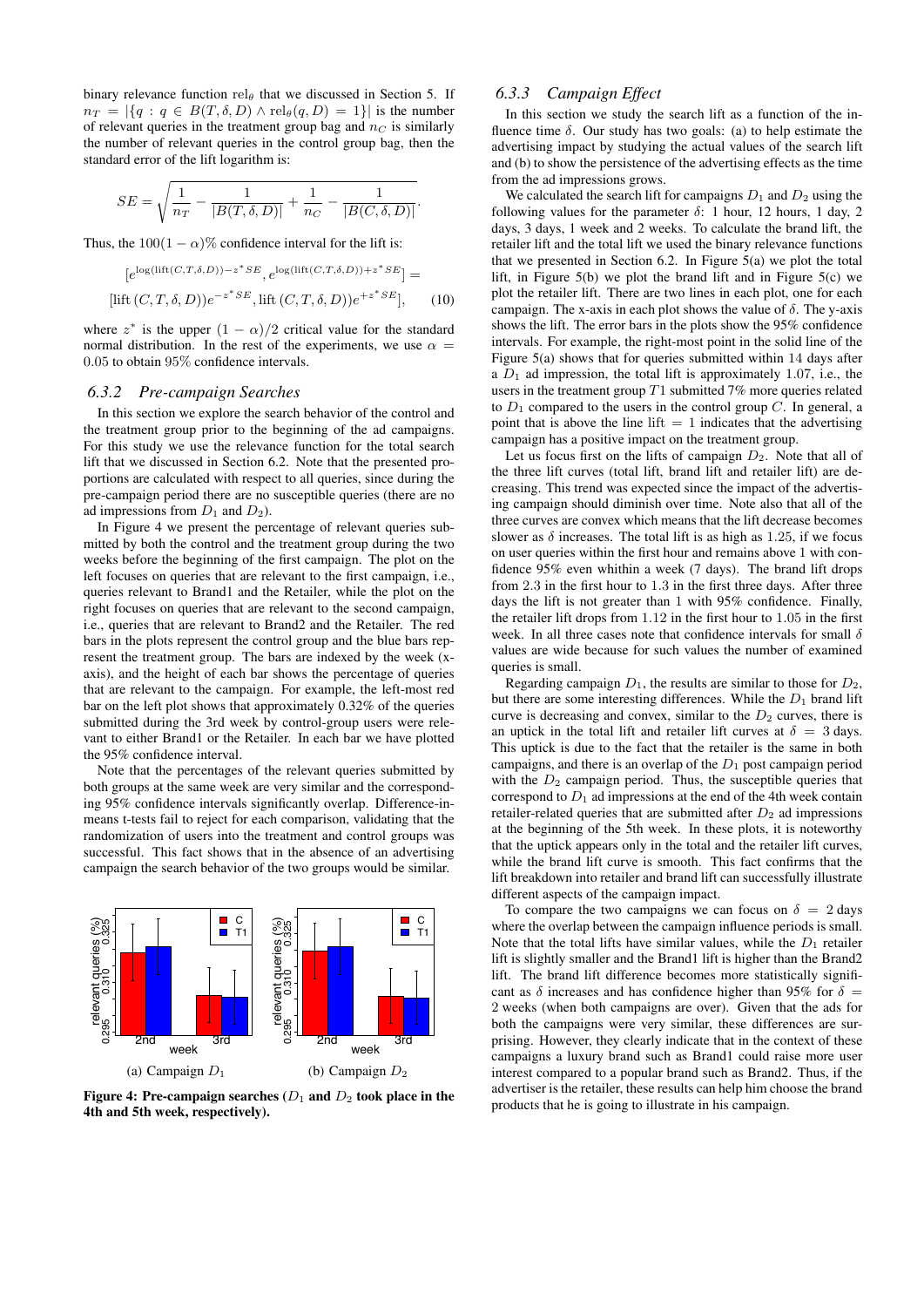

Figure 5: Lift as a function of  $\delta$ .

To summarize, our results show that the display advertising campaigns have a statistically significant impact on user search behavior. The impact decreases as the time from the last ad impression increases. Finally, the different lift types may provide interesting insights about the impact of display advertising.

## 6.4 Social Influence

In this section we study the social search lift between groups of users in the control group. To compute the social search lift, recall that we need to compare the queries of the groups  $C(d_T/d)$  and  $C(0/d)$ . The users in these groups have the same number of friends *d*, but the users in  $C(d_T/d)$  have  $d_T$  friends in the treatment group, while the the users  $C(0/d)$  have no friends in the treatment group.

Because of the power-law degree distribution of the social graph, we can obtain reliable estimates of the social search lift only for small values of *d* such as 1,2 and 3. As *d* increases, not only does the number of nodes that have degree *d* decrease, but also these nodes are further divided into  $d + 1$  groups with different number of friends  $d_T$  in the treatment group. Thus,  $C(d_T/d)$  for larger *d* values is too small to obtain a tight confidence interval. However, note that due to the power law the the users with 1,2 and 3 friends account for more than half of total number of users.

In the results that we present below we refer to users that belong to both *T*1 and *T*2 as the treatment group users. Recall that the users in *T*2 are exposed to the retailer ads, but they see on average half of the retailer ads that the *T*1 users see. Unlike our study on the plain search lift, in this section we study interactions between users in the social graph and we cannot ignore the impact of *T*2 users on their friends.

We calculate the social lift using Eq. 4.2 and the binary relevance functions presented in Section 6.2. In Figure 6 we present the social search lift results for campaigns *D*<sup>1</sup> (Figure 6(a)) and *D*<sup>2</sup> (Figure 6(b)) using  $\delta = 1$  day as the influence period. In each plot there are three curves and each curve looks at a different number *d* of total friends. The x-axis show the number of friends in the treatment group as a percentage of the total friends and the y-axis shows the value of the social search lift. The error bars in the curves show the 95% confidence intervals. For example, in Figure 6(a) the middle point of the  $d = 2$  line shows that the social search lift is approximately 1.2. In other words, users in the  $C(1/2)$  group submit 20% more queries relevant to the campaign compared to  $C(0/2)$  users.

Since the confidence intervals are wide in all of the cases, we will not try to interpret the absolute values of the plot, but we will focus instead on some qualitative observations. Note that all curves are increasing. This shows that the number of friends in the treatment group is positively correlated with the percentage of queries that are relevant to the ad campaign. This result becomes more statistically significant as the number of friends in the treatment group increases. For example, the confidence intervals for the social search lift of  $C(2/2)$  lies above the lift  $= 1$  line in both plots. Note also that, as we discussed above, the confidence intervals become wider as the number of total friends increases.

In other experiments that we do not report in this paper, we estimated the social search lift for varying values of  $\delta$ . In many cases, the results indicate that the social search lift reaches its maximum for  $\delta = 12$  hours, before it starts decreasing. Although this result follows intuition, the evidence that we have from the data is not statistically significant. Thus, this claim requires further exploration.

## 7. RELATED WORK

Work on advertising effectiveness has blossomed with the advent of internet marketing. Recent work has made use of randomized field experiments [12, 13, 11, 7]. Much of the work has focused on measuring the impact of display advertising on clicks [11], account sign-ups [11, 13] and sales [12] using large-scale field experiments. Goldgard et al. [7] focus on identifying ad properties that increase advertising impact through traditional user surveys.

Unlike previous works [3, 5], in our efforts to measure the impact of display advertising on online search behavior, we have made use of a randomized field experiment in order to avoid spurious conclusions caused by activity bias. Fulgoni et al. [5] present data about the search lift and purchase lift as collected by Comscore<sup>3</sup>. However, their observations should be treated with caution, since they are using observational data to simulate a field experiment. Chan et al. [3] use search lift to estimate the advertising impact, but their

3 http://www.comscore.com



Figure 6: Social search lift vs *T* friends percentage ( $\delta = 1$  day).